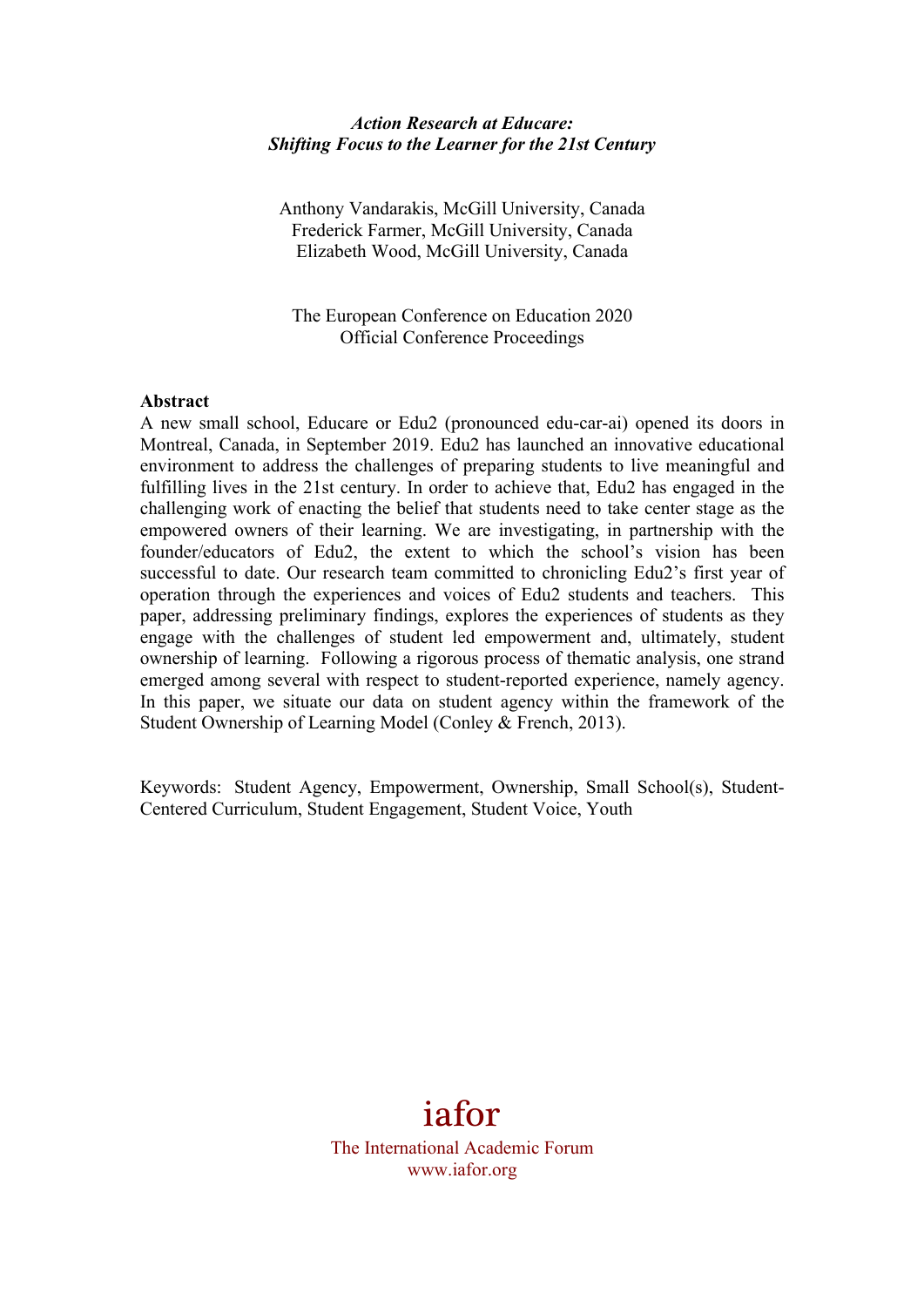#### **Need for educational change**

As we move deeper into the rapidly changing world of the  $21<sup>st</sup>$  Century, it is clear that many schools are failing students. Classrooms based on lectures, textbooks, and tests are not working for many (Willms, Friesen, and Milton, 2009; Friesen, 2010). School today often stigmatizes students in a structure based on classification, supported by the mechanisms of worksheets, textbooks, desks in rows, teachers lecturing from the front of the classroom, and other outdated approaches. Furthermore, students are sorted into categories for better 'processing in the system', thereby perpetuating the factory model: strong students versus weak, and students who succeed versus those hindered by learning disabilities or social or behavioral challenges.

In Quebec, Canada, only 64 percent of public-school students graduate on time, with Quebec private school results only slightly higher. With an overall provincial graduation rate of 69 percent, Quebec is the lowest of any province in Canada (Homsy et Savard, 2018). As elsewhere, the expectations of teacher, school, and society serve as key drivers of student work, leading to the student disempowerment, disengagement, and overall lack of ownership of learning reflected in the drop-out rates noted above. With the Covid 19 pandemic, and the widespread move to remote instruction, this challenge has only deepened.

## **Educational goals for 21st Century education: Situating the study and the Edu2 model**

The factory model of education has been under scrutiny from teachers, students, researchers, and academics for nearly a century. Progressive teachers have rejected the traditional 'banking' model of knowledge transmission, which sees learners as passive student-receptors (Freire, 1972), and called for the creation of a dynamic learning environment required for success in the  $21<sup>st</sup>$  Century. Correspondingly, over the past decade in Canada, provincial jurisdictions have been directed by policies that propose the fostering of specific competencies, including: creativity; innovation and entrepreneurship; critical thinking; collaboration; communication; character; culture and ethical citizenship; and computer and digital technologies (C21 Canada, 2012). Today, while governments, school boards, teachers and students are calling for a radical change, many schools have yet to respond.

In September 2019, a new school in Montreal, Quebec, Canada opened its doors: Edu2 or Educare was co-founded by three elementary school teachers, all of whom had become disillusioned with the rigidity and shortcomings of formal traditional school, and wanted to create a learning environment that better reflected their values, beliefs, and vision for education and for society. To do this, the Edu2 founders acted on the belief that personal connections and human relationships are essential to learning, with engagement and wellbeing as key factors in improving academic achievement. Attending to students' intellectual physical, social, and emotional needs, the Edu2 model is designed to honor all aspects of the student experience, supporting and empowering students to gradually take ownership of their learning.

The Edu2 model aligns with the OECD mandate that students should "learn to navigate by themselves through unfamiliar contexts, and find their direction in a meaningful and responsible way, instead of simply receiving fixed instructions or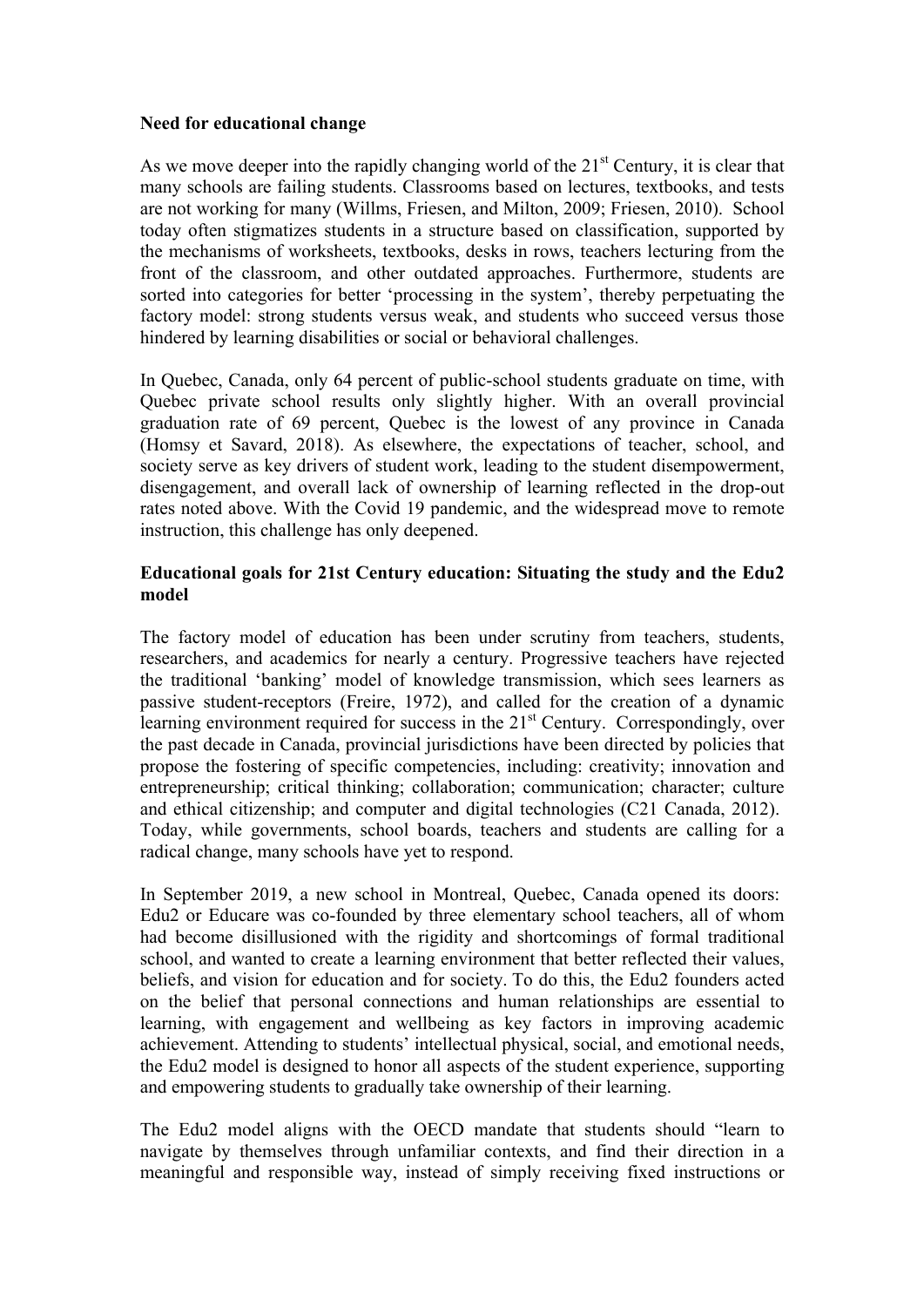directions from their teachers" (OECD 2018, p.20). The OECD model includes core foundations: knowledge; skills; attitudes and values; transformative competencies; and a cycle of anticipation, action, and reflection. There, students need to "orient themselves as they exercise their sense of purpose and responsibility while learning to influence the people, events, and circumstances around them for the better" (OECD 2018, p.20).

Edu2 aligns with those who believe that students need the opportunity to flourish and to develop ownership of their learning within an educational model that moves beyond the industrial and even information model to focus on real world contexts and problem solving that is interdisciplinary, creative, and innovative (Friesen & Jardine, 2009) and that remains focussed on the wellbeing of the individual and society (OECD, 2018).

# **Edu2: The school itself**

Edu2's teaching faculty consists of seven staff members: three co-founder teacher/ administrators, one English Second Language teacher, one Science teacher, and an Arts educator. Edu2 was accredited by the Quebec Government as a private, French language middle school, and enrolment in year one was 29 students, aged 10 to 15.

The goals of the school are: 1) To anchor the curriculum in each student's articulation of their academic, personal, and long-term life goals; 2) To create an effective 21st century learning environment where learners are happy, feel cared for, and are engaged in their learning; and 3) To meet the highest global academic standards, as aligned with the provincial curriculum, the Québec Education Program.

Focusing strenuously on student autonomy and agency, in both mandate and practice, Edu2 re-thinks the traditional elements of school: teacher and learner; curriculum; learner responsibility; physical space; relationship to community; life-skills; cooperation; and so on. Students work regularly across multi-aged groups, often on cross-disciplinary inquiry-based projects, and the teacher's role is that of mentor and educational guide for the students, fostering the individual strengths and development of each learner.

In the early days of creating the school, the founders' commitment to the above values and goals also informed all decisions relating to the school's physical space. When determining a site for the school itself, the founders of Edu2 selected the Mile End sector of Montreal, a vibrant and culturally diverse community, replete with art galleries, bookstores, historic architecture, arts studios and maker spaces, restaurants and cafés, music venues, and parks. Rather than investing in standard school resources like gymnasia, or dedicated discipline-based learning spaces such as art rooms, Edu2 saw Mile End as replete with local community resources full of potential 'curriculum' sources, including pottery at collaborative art studios, science discovery in parks and green spaces, and history through community organizations and libraries.

The building is a two-story commercial loft, renovated by Edu2 during the summer of 2019. The space includes (on the first floor) a large and open exercise space, a small seminar room, an inner media room with recording equipment and green screens, and a multi-functional science lab. There are also two windowed and glassed-in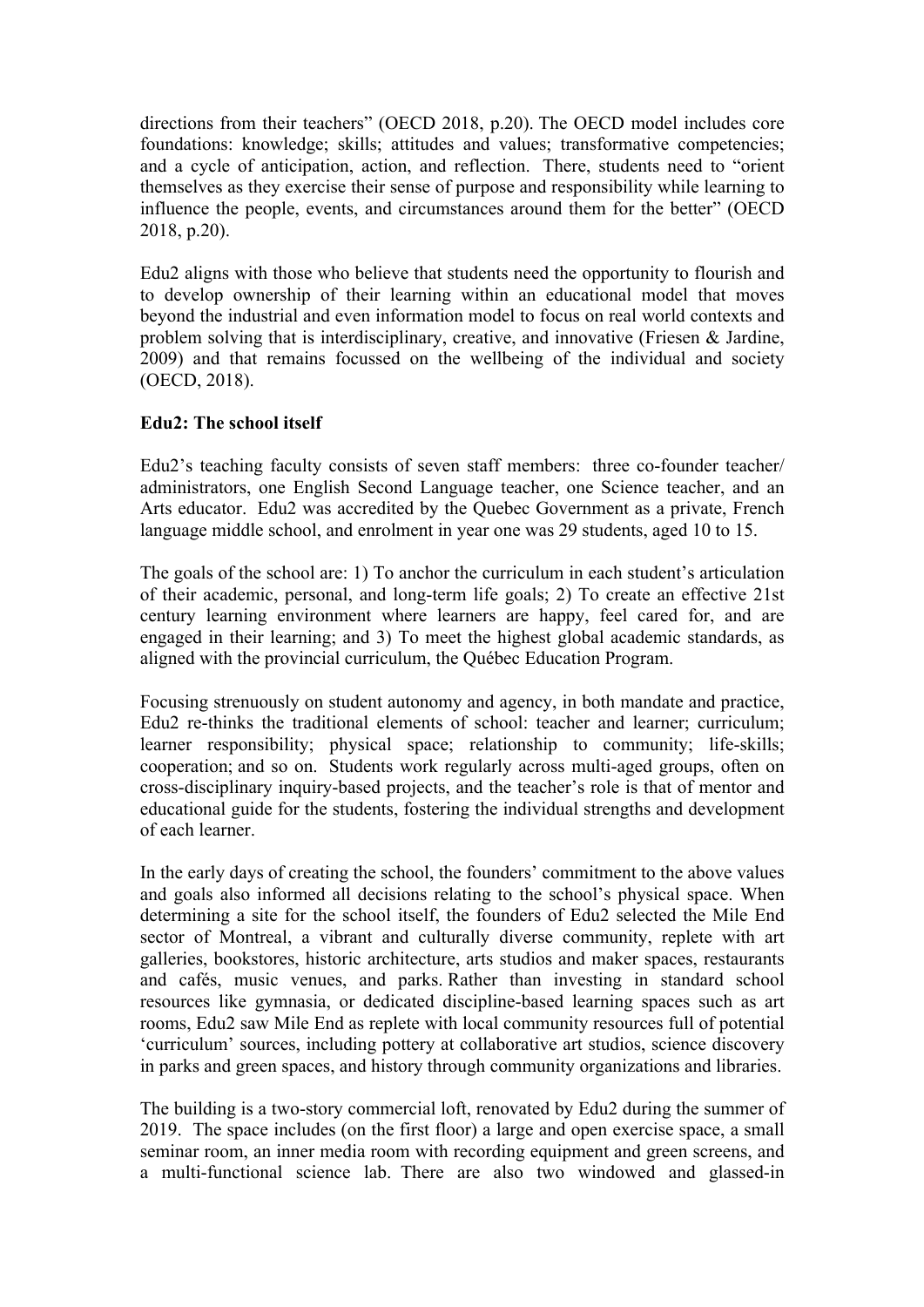workspaces (one for teaching, and the other a shared office workspace) with flexible furniture.

The top floor, dominated by a large central, open plan collaborative kitchen space, is surrounded on three sides by varied comfortable and informal workspaces with, at one end, adaptable furniture for collaborative work and, at the other, large cushions and plants for individual or group hang-outs, all fostering both student autonomy and collaboration. Edu2 envisions the facility as a warm and welcoming learning space that is flexible and accommodating for the school community.

## **Focus of this article**

This paper draws on data gathered during the one-year research project undertaken at Edu2. We wanted to understand the experiences of both students and teachers in the school's initial year, and to assess whether it has been successful to date in meeting its stated goals.

To achieve this, the research team adopted a phenomenological methodological perspective. This lens sharpened the research focus by looking at the structures of experience and consciousness, uniquely from the student perspective. Corbett and Wilson (1995) observe: "Despite . . . repeated calls for reform aimed at students, young people themselves occupy, at best, a minuscule part of the literature on the process of changing and reforming education". 'Seeing' the success or failure of Edu2's first year through the eyes of its students revealed a nuanced, dynamic, and rich story, told by young people.

# **Methodology & Methods**

Ethnographic data was collected over the year, including weekly in-school observations, and a quantitative survey given to students and teachers in September, February, and June, providing a longitudinal perspective. Interviews in March were carried out with all 26 students and 5 teachers. This paper is limited to a thematic analysis of the transcripts of individual interviews with students.

The interview, consisting of six open-ended questions, allowed for students to recount their experiences to date at Edu2. Students' observations also included insights and comparisons between Edu2 and schools they had attended previously. The student body is comprised of both French-speaking and English-speaking students. Congruent with their highest level of fluency, and based on recommendations from the language teachers, students completed either the English or the French interview.

Interviews took place during the school day and took an average of 12 minutes and 16 seconds to complete. A McGill authorized transcriber was hired to transcribe all vocal recordings, and the French transcripts (n=16) were translated into English using Google Translate, with supervision from a bilingual researcher.

The research team was committed to giving voice to students. Braun and Clark (2006) point out this commitment is futile because our analysis is inevitably contaminated by research bias, including but not limited to our experience of the school over the one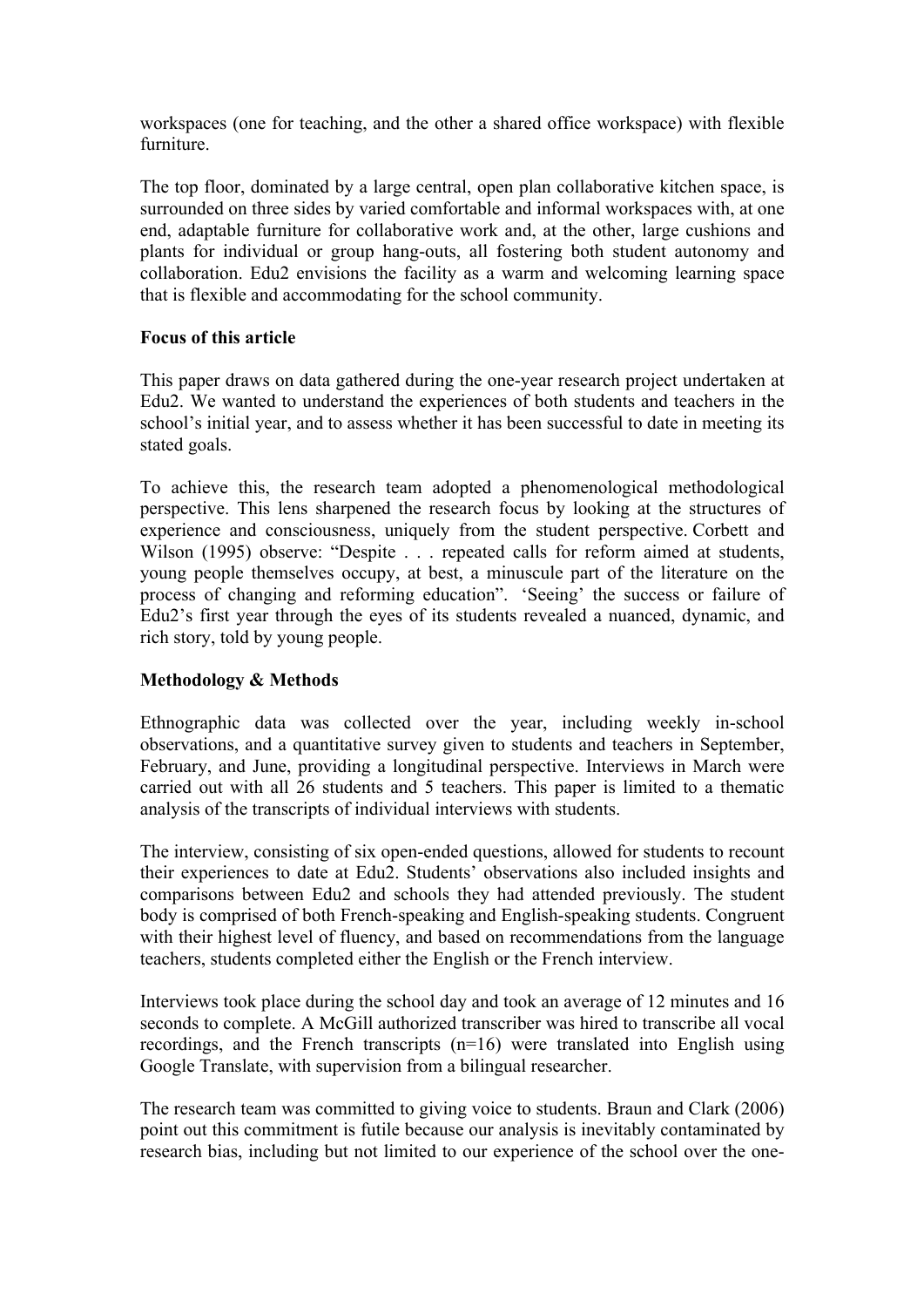year study. Acknowledgement of the role and impact of the researchers' decisions, together with a carefully selected methodology, is therefore essential.

This research is grounded in social-constructionism where "meaning and experience are socially produced and reproduced, rather than inhering within individuals" (Braun & Clark, 2006, p.85). We selected thematic analysis to explore the social and cultural context of the school as it arises through the individual recollections of students' experiences (Braun & Clark, 2006). Since the nature of language itself is up to interpretation, and recognizing potential loss of meaning in the translations from French to English, the analysis was based on semantics, seeking explicit and surface meaning of the data (Patton, 1990). The process through which themes were identified and selected is dependent on us, the researchers, and therefore cannot be separated or taken as 'stand-alone' (Ely et al., 1997, p. 205-6). For this reason, the analysis was undertaken from an inductive approach, where reliance on the connection between the data and themes had to be strong to be considered (Patton, 1990). In addition, we refrained from engaging with the literature surrounding each theme until the early stages of the analysis had been completed.

One overarching research questions directed the study: *Is Edu2 effectively implementing its organizational mission and vision?* 

This question became more specific for the purpose of student interview transcript analysis:

*How are students experiencing the Edu2 model in the first year? What are the strengths and weaknesses of Edu2 from a users' perspective?*

For the thematic analysis itself, we followed the six steps outlined by Braun and Clarke (2006), namely: 1) familiarize yourself with your data; 2) generate initial codes; 3) search for themes; 4) review themes; 5) define and name themes; and 6) produce the report. It is important to note that - from 554 data points – our initial thematic analysis yielded four main themes, nine subthemes, and twenty-five detailed subthemes. From the four themes to emerge, we selected agency as the focus of this paper.

#### **Model of Student Ownership of Learning**

From our review of the school's stated mission, field observations, and interviews with students, it is apparent that the philosophy adopted and enacted by Edu2 holds student ownership of learning as central. Recognizing this, the analysis of the student interview transcripts provided further insight into the various components of ownership integrated within the school culture. For a grounding of these components in the literature, we turn to the work of Conley  $\&$  French (2013) whose conceptual model for student ownership of learning comprises five components: motivation and engagement, goal orientation and self-direction, self-efficacy and self-confidence, metacognition and self-monitoring, and persistence (Conley & French, 2013). The design is a circular model, highlighting the potential for positive or negative feedback loops as the model iterates. It is important to note that their categories are not mutually exclusive, exerting positive or negative influences on one another.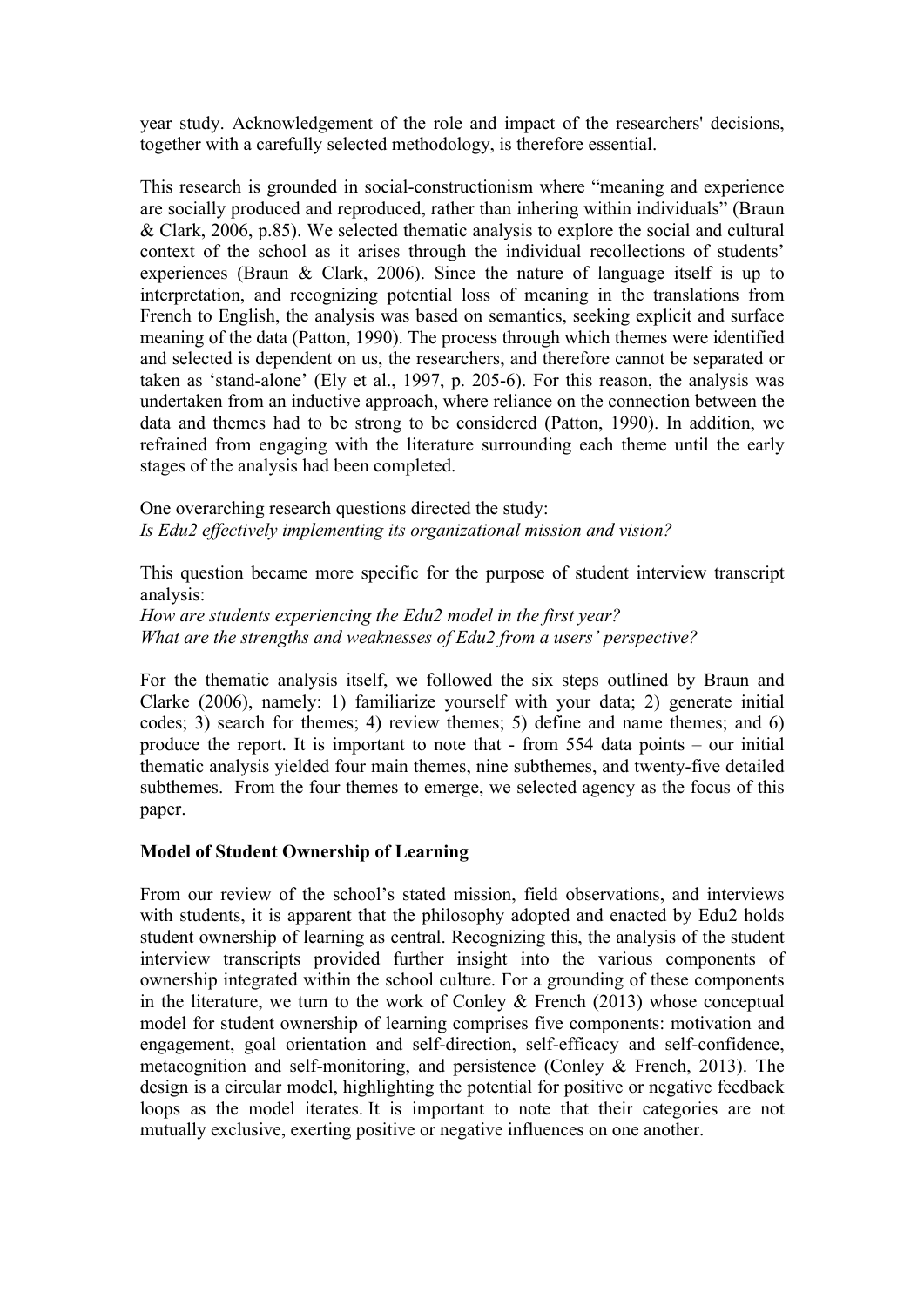#### **Data Analysis & Discussion: Situating results within a conceptual model**

#### **Motivation and Engagement**

The first component of the five-part model for student ownership of learning is motivation and engagement. Conley & French (2013) describe motivation as the intrinsic individual state, while engagement takes form when motivation is actioned in the real world. In addition, this component helps students to "see the value in coursework, motivate to excel, see the value of learning, and enjoy a challenge" (Conley & French, 2013). Higher levels of motivation and engagement in learning have been shown through correlation to be linked to higher achievements in K-12, and are a good predictor of college GPAs (Richardson et al., 2012).

Student Empowerment refers to the process of becoming a stronger and more confident student. Empowerment is dependent on the environment, but occurs within oneself, resulting in an increased feeling of control over one's life. At Edu2 student empowerment is part of the school's founding mission, and empowerment was vocalized as present, recognised as important, and appreciated in the majority of the student interviews.

In many school contexts, empowerment for students is elusive: "If one believes knowledge is power, it seems reasonable to assume that, at its heart, formal education should be empowering. While few would deny this assertion, "student empowerment" may be one of the great oxymorons of our time" (McQuillan, 2005 p. 639). This observation by McQuillan levies a heavy charge: even schools that pay attention to the difficulty in avoiding this oxymoron may fail at achieving student empowerment. That said, our data analysis at Edu2 points solidly to positive experiences of students regarding empowerment, for example students questioning and learning from their peers, students being able to select from a menu of choices as to what to study, and students choosing the place, academic level, and pace of their learning.

Our findings are buoyed by the research which holds that "[h]aving students exercise a voice in school matters may enhance academic performance, enrich students' understanding of democratic citizenship, and make schools more responsive institutions. The connections can be systemic, intertwining and building momentum in mutually reinforcing ways" (McQuillan, 2005 p.645).

Many concrete structural strategies exist for fostering student empowerment at Edu2. As a commitment to bilingualism, for example, Edu2 has adopted 'English Thursdays', during which communication from the beginning to the end of the day takes place in English for all members of the community. This supports holistic 2nd language learning for the primarily French-speaking students and teachers at Edu2. English Thursdays have motivated many of the students to improve their speaking skills, pushing them outside of their comfort zone. Students reported feeling more empowered to speak in English than in previous school settings. Additionally, students described achieving the highest improvement in their spoken English outside language class situations, for example in content areas like science, while playing board games during free time, or while eating lunch.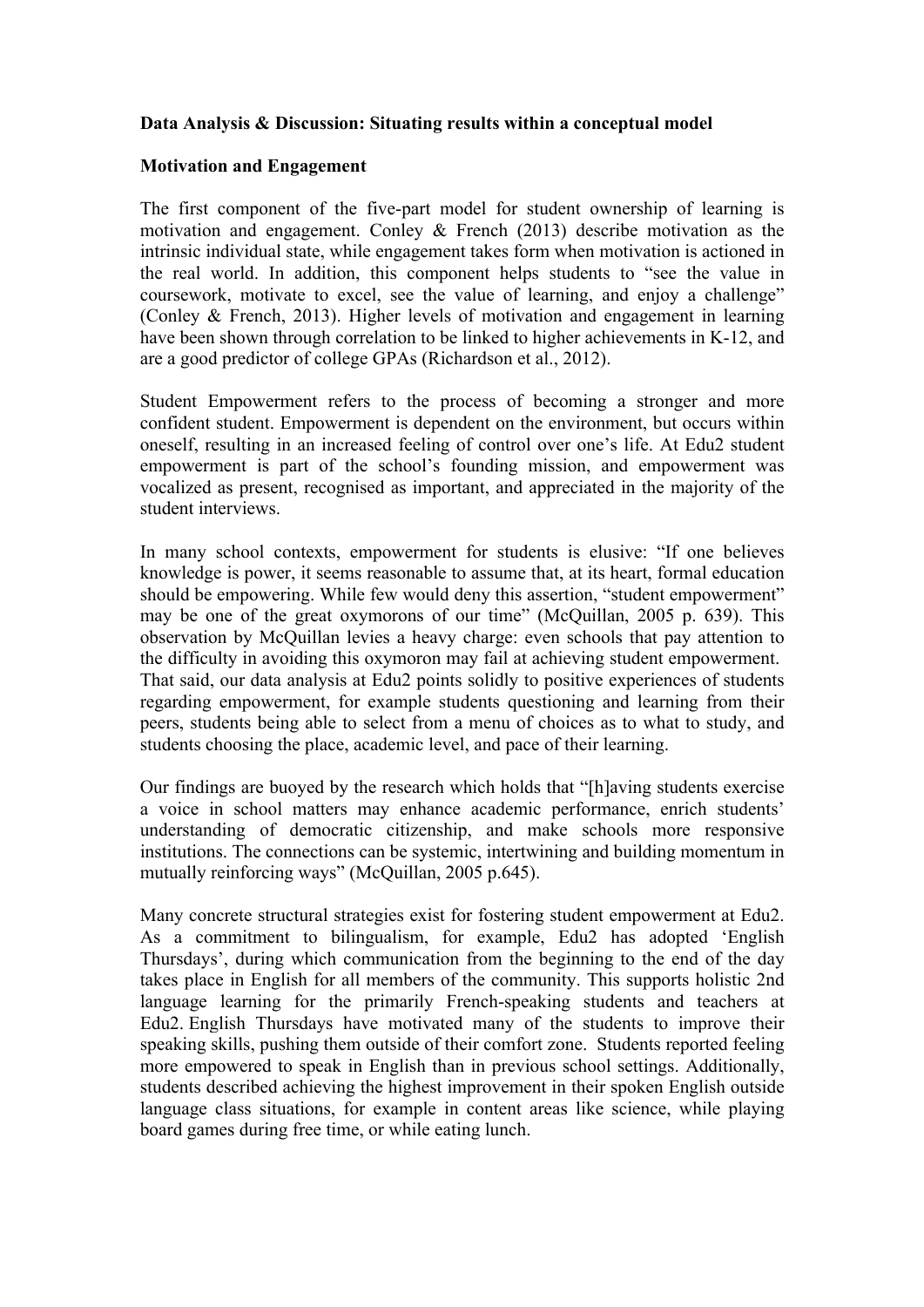Both within English Thursdays and beyond, students identify multiple sources of their learning, including relationships with classmates, family members, and teachers. One student affirmed: **"I learn from everybody who makes mistakes''.** Students are motivated to explore, to try and learn new things, and to leave their comfort zone for areas of discomfort. One student observed: "**I am very interested in what it was like before me, like before I was born".** Another student said: **"I could look at a tree and then see a cycle of life, or if I was at home, I could look at my cat and how it**  walks". All of these examples show students making connections between personal experience, their newly acquired knowledge, and the broader world around them.

Students who demonstrate ownership of learning can be successful in a wide range of learning environments such as large classes and online courses where they have less interaction with the instructor. Strong ownership of learning by students can even compensate to a degree for less effective teachers. Students who own their learning can go beyond simply following teacher directions. They are more likely to complete complex assignments, solve problems that require persistence, and create original or novel work of high quality (Conley & French, 2013).

## **Goal Orientation & Self-Direction**

The second component of the model proposed by Conley and French (2013) is Goal Orientation & Self Direction. Goal orientation and goal setting enhance students' potential to control the various outcomes in their lives (Bandura, 1997). Conley and French (2013) report that higher goal orientation can lead to a positive growth mindset, the belief that intelligence is not fixed and can change over time (Ramsden et al., 2011). This combination becomes self-direction, where individuals seek things and ways they can learn. It can be improved through "novel and complex work" which students perceive as a challenge they can work through (Bronfenbrenner, 1979; Csikszentmihalyi, 1990).

Goal setting is a powerful process for all students; they are encouraged to imagine an ideal future and are motivated to turn their vision into reality. By setting goals, students choose where they want to go and identify the steps they need to take today to get there. According to Oxford and Shearin (1994), "goal setting can have exceptional importance in stimulating learning motivation, and it is therefore shocking that so little time and energy are spent in the classroom on goal setting" (p. 12).

At Edu2, students set their own learning goals based on personal as well as academic objectives. They revisit these bi-monthly with their mentor, and they also appreciate setting long-term goals. According to students at Edu2, goal setting is an inherent part of the learning process: **"You have challenges, interests and an academic challenge. It's actually you who creates your own journey, you give yourself challenges for two months and then make them harder. You try to make or improve them".** As another student observed: **"It's good to set goals in a year because it allows you to improve where you want to improve".**

It is important here to emphasize the connected nature of the model's components (Conley and French, 2013). No singular component stands above the others; all are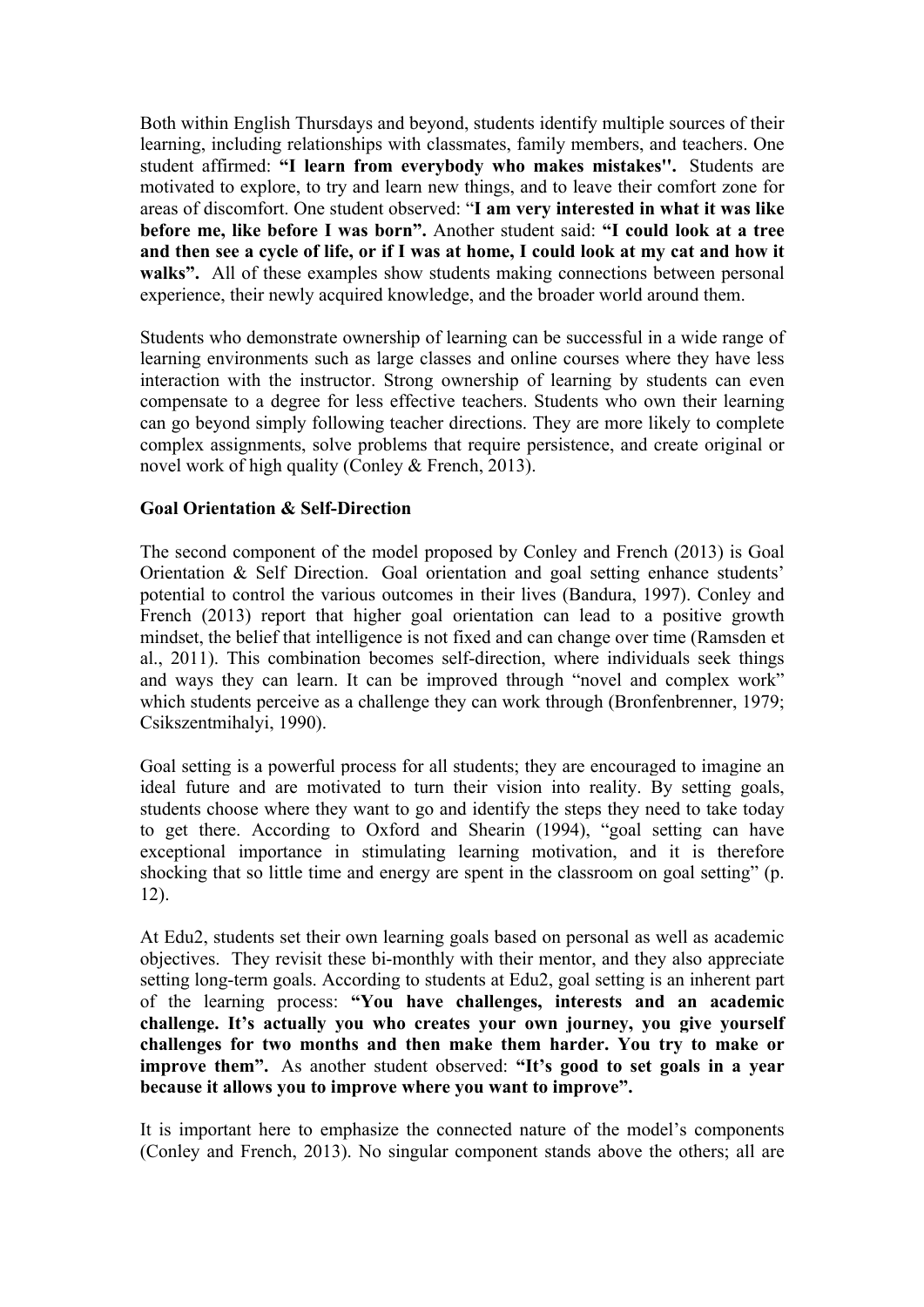dependent on one other. While the aforementioned motivation and engagement are critical, their impact is limited without goal orientation and self-direction.

As noted previously, for dynamic curriculum resources, Edu2 relies on local professionals and partner organizations, for example the YMCA, local maker spaces, and NGOs. Research shows that school partnerships allow for knowledge sharing and opinion exchange to take place between constituents based on respect and interdependence (Kong, 2019). The work of developing partnerships is challenging but, once established, the benefits run deep: Partners with schools share common goals, objectives and expectations in learning, and collaborate for mutual benefit on technical, resource, and pedagogical support for learning implementation (Kong, 2019).

Edu2 students commit to partner-supported activities for an eight-week period, then rotate to their next. One student described the structure of these activities with outside partners: **"We have many partners, and we have different options for each, but we will do this every week for 2 months".** It is clear that Edu2 students recognise and appreciate the unique situation at their school. As one interviewee stated, "**There are no options like us, as we can make pottery, we can go somewhere else. Other schools are just like school, uh ... physical education stuff like that".**

Students also benefit from partnerships with more formal Montreal institutions, for example university mentoring in robotics, or Montreal Insectarium workshops. Students observed: "**We have our insects upstairs and we have the life cycle, and I can learn from them too because some of them die but we don't know why, so I sometimes check – I look at them how they died or the transformation that they have"** and **"Almost all the options we do we have never done".**

Edu2 also provides flexibility for individualized student schedules. Students in higher grades can leave school early or work from home as their particular learning goals and needs dictate. Additionally, students are required to manage their after-school responsibilities, for example sports, a creative passion, or employment. Younger students also manage school-based responsibilities such as equipment patrol or lunch clean up.

Student empowerment occurs when young adults make decisions about their own learning, from subject level placement (beginner through advanced), choice of workspace, or activity options.

#### **Self-Efficacy and Self-Confidence**

The third component of the model is Self-Efficacy & Self-Confidence. Self-efficacy is defined as an individual's assessment of the control they are capable of exerting over their daily lives (Bandura, 1997a). When combined with self-confidence, a larger sense of self-worth that is not context dependant, this component of the model by Conley & French looks at "students' confidence in their ability to complete increasingly challenging and complex academic and career tasks and be able to build on past experiences and success to maximize future successes" (Conley & French, 2013).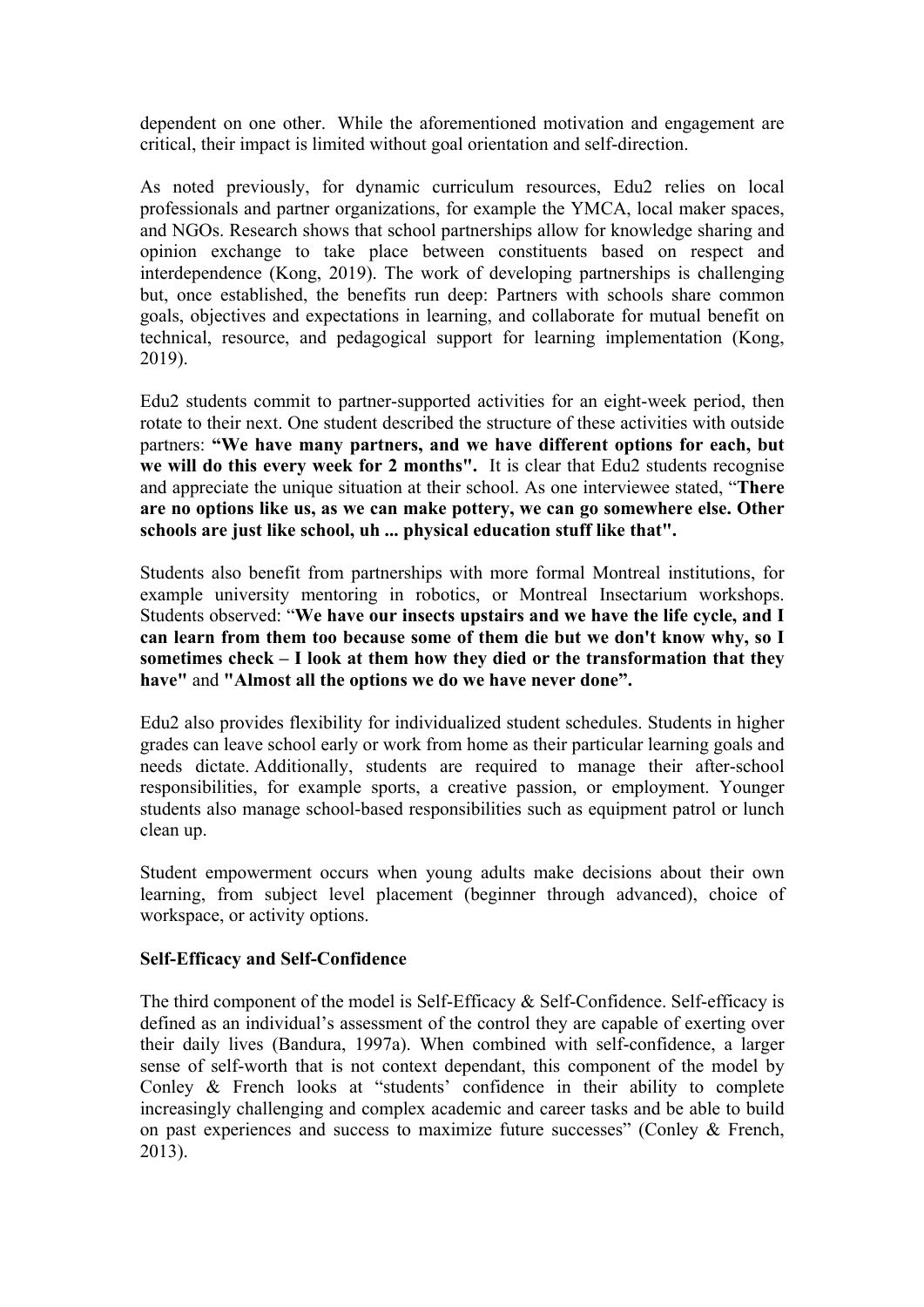Ownership of learning at Edu2 is evident in the reflections of its students. "**Yeah, I have part of the decision, and then I'm the one in charge because I'm the one learning"** and **"Each time I speak with someone it makes me see life from another side, makes me see certain points there that I could not have imagined."**

While students accepted teachers' role in their learning, they clearly saw themselves as responsible for it. One student said **"I do it for me actually. Whereas before I did it for like the teacher, here I do it for myself, I do it for fun, in fact it's even like a hobby, it's not even like work".** A second source of motivation operates through the intervening influences of goal setting and self-evaluative reactions (Bandura, 1977a, 1977b). It is clear that, at Edu2, students have, or are acquiring, ownership of their learning. When facing challenging learning situations, rather than asking the teacher for support, one student affirmed "**Ok, I can do this, I can do this, I can do this"**.

## **Metacognition and Self-Monitoring**

The fourth component of the Conley & French model is Metacognition & Self-Monitoring (2013). The awareness and understanding of one's own thought processes (metacognition) is central to an individual's ability to take ownership of the learning process. Self-Monitoring requires the ongoing practice of engaging with selfreflection about one's cognition, as well as developing and assessing strategies aimed at rendering the learning process more efficient (Vrugt & Oort, 2008). The ability to use appropriate strategies and to adjust accordingly allows individuals to strive towards a deep approach to learning, which is also correlated to higher academic success (Richardson et al., 2012).

The Edu2 experience differs from the way students have previously engaged with learning: **"You have to be open to something new; there are several people that are not capable of that".** Students have reported positive feelings with respect to learning, and also uncovering new fields of interests. For example, after discovering Reggae Pop dance as an option at Edu2, a student voiced the desire, in her words, to **"… teach choreographies to people who love dancing, and to give them links to have lessons and everything".**

One student reported being passionate about art, and described her connection to art class: **"For me it's like a hobby. It's like I'm not in school and playing sports outside of school"**. Edu2 believes that this will benefit students by allowing them to discover and identify the value of personal relevance. With teacher support, students map out a plan to capitalize on their interests, while improving in areas that require it, including adopting new collaborative skills, undeveloped in many student's prior school experience with its focus on individual work. Student ownership requires constructing a personal future vision, while remaining grounded in present work. Goal setting and the autonomous learner are connected. The slow but ongoing paradigm shift in education, from teacher-centred to student-centered learning, further emphasizes the importance of self-regulated and autonomous learning. Thus, it is important that learners develop responsible attitudes and autonomy (Scharle & Szabo, 2007). The support available to students at Edu2 - access to the facilities and to teachers before and after school, or flexible hours to accommodate high level sports creates contexts for individualized support as required, freeing students up to shape the direction of their learning.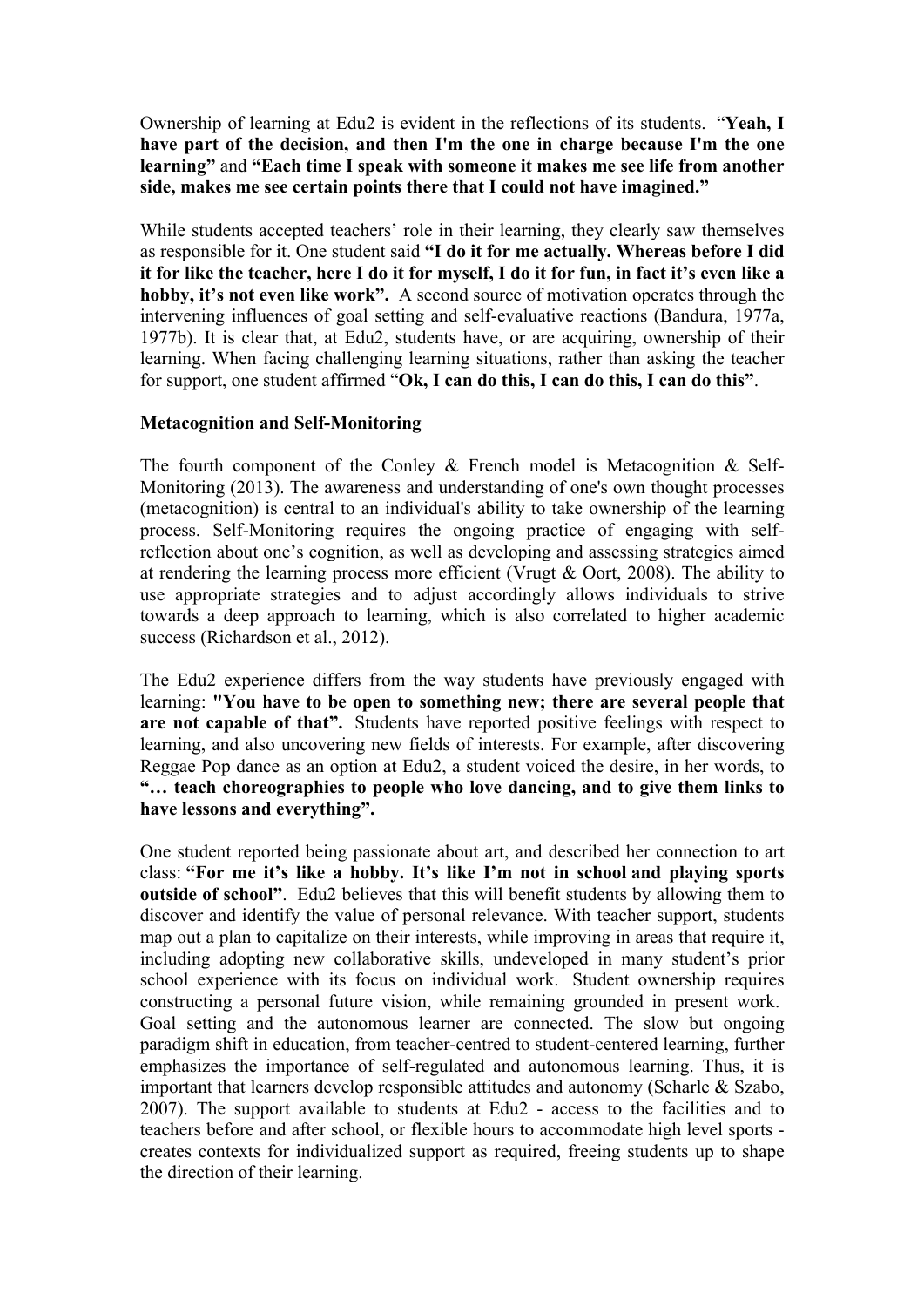## **Persistence**

The fifth component of the model is Persistence. Conley  $\&$  French (2013) define persistence as the combination of 'grit' (Duckworth et al., 2007) and academic tenacity (Dweck et al., 2011). In this sense, persistence is the ability to continue applying one's work ethic when facing a difficult task or challenge without becoming discouraged. More importantly, persistence is the outward display of an intrinsic desire to chase "long-term goal obtainment" (Duckworth et al., 2007; Dweck et al., 2011). Interestingly, unlike other theorists addressing persistence, Conley & French (2013) emphasize that persistence can be achieved without having to face adversity,

At Edu2, students not only learn about subject areas, they learn how to become more responsible, autonomous, and persistent individuals. In one student's words: **"You have to manage yourself without the teachers telling you what to do, you must know what to do and not depend on the teacher"**. This is particularly significant since, historically, students have had little experience with power, and the most likely avenue for gaining any would seem to be having schools offer them greater power (McQuillan, 2005). As Cummins (1995) argued, "power is not a fixed, predetermined quantity but rather can be generated in part through interpersonal and intergroup relations" (p. 145).

One way that these group relations can occur and evolve is when students of different ages work together. At Edu2, self and peer reliance proved particularly powerful when younger students were placed with older peers, for example in mathematics. As one 4th grade student explained: **"...before we learned that stuff from fourth, (in) third, and that makes us learn stuff from fifth while we are still in fourth to adapt even better. When we are going to be in fifth, it will be three times easier".**

While multi-age setting can lead to positive social and academic outcomes for students, studies by Chace (1961), Davis (1992), and Hallion (1994) have identified a lack of administrative and parental support, a lack of planning time, problematic teacher attitudes, and a lack of staff training on multi-age instruction as major obstacles to successful implementation of the multi-age classroom. At Edu2, some older students felt disempowered in multi-age group contexts, and preferred not to be perceived at the younger students' level. Inevitably, providing activity options that meet all students' interests, at their level, is a challenging feat.

As students' relationship with learning evolves, so does their ability to see the larger picture and to understand that any opportunity has potential for individual growth. An increased accountability mindset leads to ownership and lifelong learning. One student observed: **"It's through everything, experiences that you have in general life, activities that you take part in, school, just walking down the street, seeing things, new things".** It is clear from our research that the Edu2 commitment towards student ownership of learning is bridging the emergent learning to proficient stage.

# **Conclusion**

Drawing on an established conceptual model (Conley & French, 2013) our analysis of student ownership of learning at Edu2 revealed important findings. Clearly, the evidence showed students at Edu2 to be engaged with each of the various components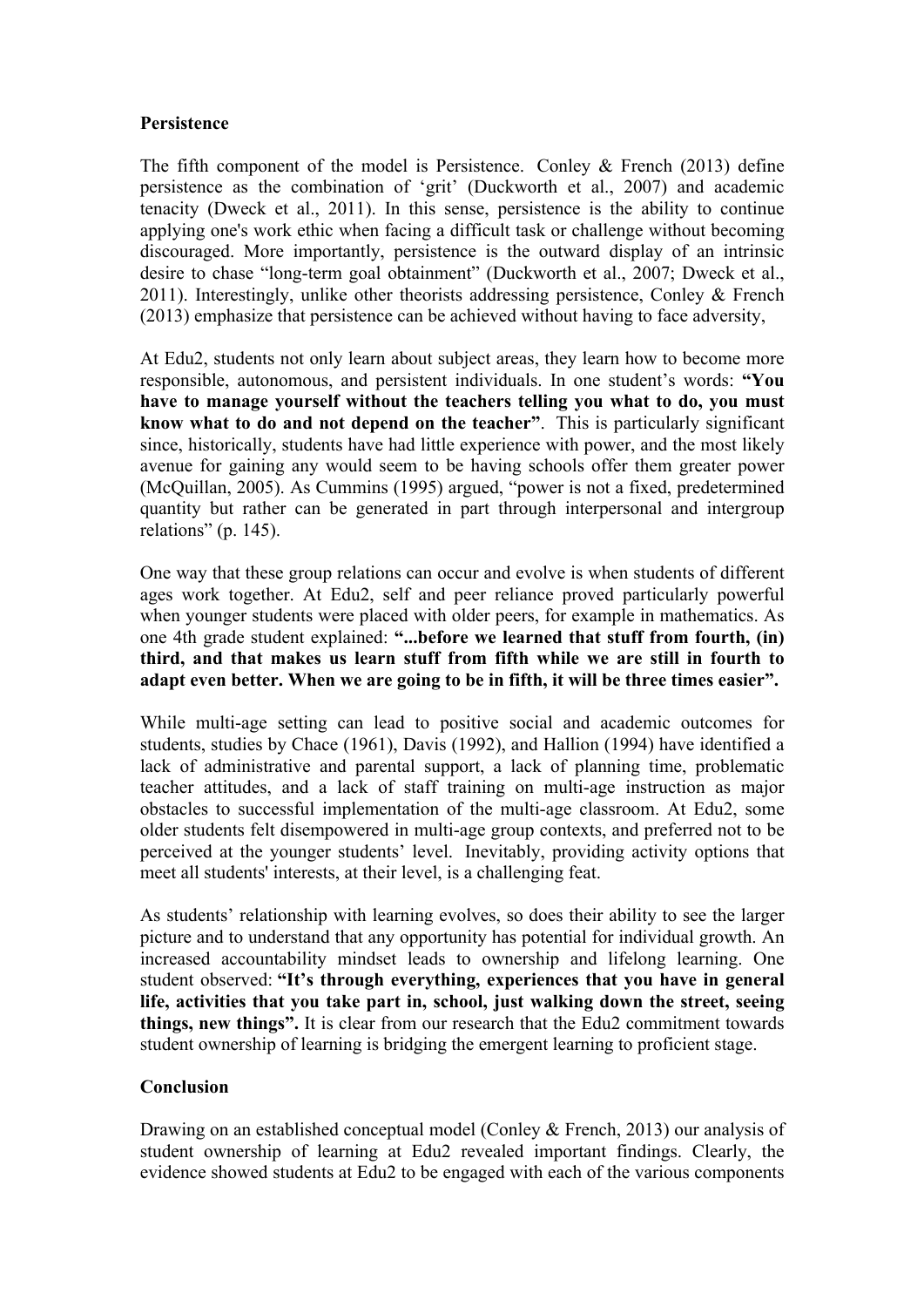of the model, while of course independent from it. The positive feedback loop of the model, revisited on a continuous basis, effectively permits both students and teachers to experience continual growth. In addition, we found that:

1. The model validates the value and effort that Edu2 faculty assigns to personalizing the support that teachers provide to students based on individual levels of proficiency in each of the five components of the model;

2. The model provides a framework with clear potential to inform and enrich Edu2 as it continues to seek to improve its approach and support.

There are always challenges, of course. At Edu2 students appreciated options, and use these to take ownership of their own learning. In some instances, however, feasibility is a challenge. Providing curriculum options for thirty students, each with individual points of departure, personal learning goals, and unique life ambitions may require additional resources and partnerships if these are to be adequate and sustainable.

In conclusion, Edu2 teachers are seen as mentors in the school and, in that role, they fuel student self-growth. In this paper we have documented many instances where Edu2 is successfully placing students at the centre of their learning, while creating space for an acceptance of students' voice, and serving as a catalyst for the positive empowerment of students. One grade nine student captures the potential at Edu2 for life-long, deep-rooted impact:

*"This is how you learn how you are as a person. Then they will try to play on your personality so that you become better and that you learn yourself and improve certain points that you have difficulty, negative or positive, so that you are a better person when you graduate".*

# **Future Research: Expanding the Community Partner Ecosystem**

Creating and sustaining strong community partnerships is proposed as an important way to ensure the positive conditions that best support learning (Malone, 2020). The next phase of our research at Edu2, 2020-2023, will track the introduction of four new community partners, essential in providing a range of new professional development opportunities for faculty, and increased curricular choices for students. This means that we will enlarge the lens through which we have viewed students' ownership of learning to date, paying much closer attention to the role that school–family– community partnerships play in the holistic development of students. Our focus will be to map and assess the impact of the partners' contributions in support of the school's mission, responding to the needs of faculty, staff, parents and – most importantly students - as they navigate the path towards true ownership of their learning. The student ownership objectives of our upcoming three-year research initiative will be, specifically: to increase student ownership by providing partnerships and learning experiences with outside school institutions; to connect students' passions with real world opportunities; and to empower students to own their role as contributing and vital members of society.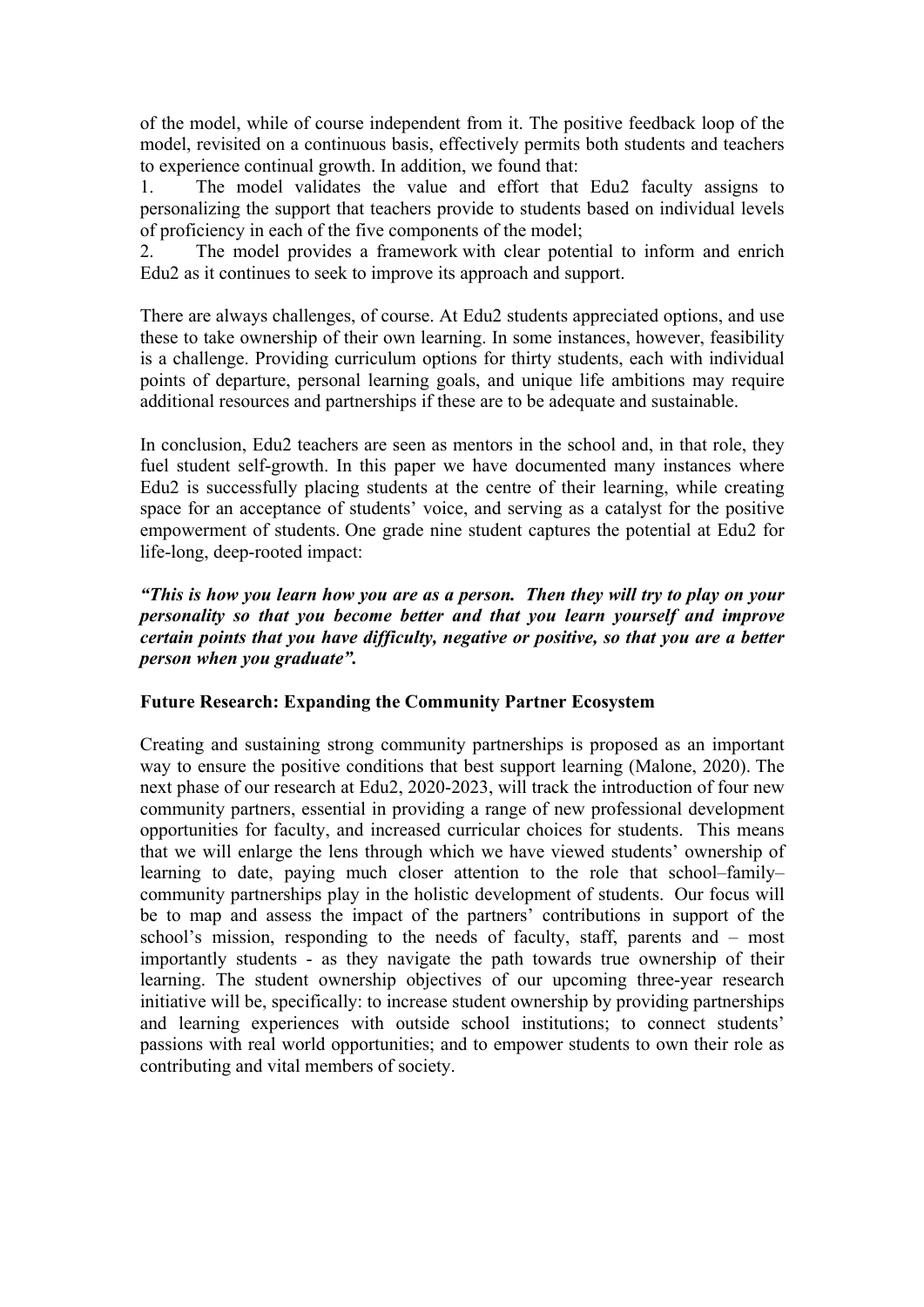#### **References**

Bandura, A. (1977a). Self-efficacy: toward a unifying theory of behavioral change. *Psychological review*, *84*(2), 191.

Bandura, A. (1997b). Self-efficacy: The exercise of control. New York, NY: Freeman.

Braun, V., & Clarke, V. (2006). Using thematic analysis in psychology. *Qualitative research in psychology*, *3*(2), 77-101.

Bronfenbrenner, U. (1979). The ecology of human development: Experiments by nature and design. Cambridge, MA: Harvard University Press.

Chace, E. S. (1961). An Analysis of Some Effects of Multiple-Grade Grouping an Elementary School.

Conley, D. T., & French, E. M. (2014). Student ownership of learning as a key component of college readiness. American Behavioral Scientist, 58(8), 1018-1034.

Csikszentmihalyi, M. (1990). Flow. New York, NY: Harper and Row.

Cummins, J. (1995). Power and pedagogy in the education of culturally diverse students. *Reclaiming our voices: Bilingual education, critical pedagogy, and praxis*, 139-162.

Davis, R. (1992). *The Nongraded Primary: Making Schools Fit Children*. American Association of School Administrators, 1801 N. Moore Street, Arlington, VA 22209- 9988 (Stock No. 21-00192).

Duckworth, A. L., Peterson, C., Matthews, M. D., & Kelly, D. R. (2007). Grit: Perseverance and passion for long-term goals. Journal of Personality and Social Psychology, 9, 1087-1101.

Dweck, C. S., Walton, G. M., Cohen, G. L., Paunesku, D., & Yeager, D. (2011). Academic tenacity: Mindset and skills that promote long-term learning. Seattle, WA: Bill & Melinda Gates Foundation.

Corbett, D., & Wilson, B. (1995). Make a difference with, not for, students: A plea to researchers and reformers. *Educational Researcher*, *24*(5), 12-17.

C21 Canada. (2012). *Shifting Minds: A 21st Century Vision of Public Education for Canada. Canadians for 21st Century Learning and Innovation*. Available online at: http://www.c21canada.org/wp-content/uploads/2012/11/Shifting-Minds-Revised.pdf (Accessed August 2020).

Ely, M., Vinz, R., Downing, M. and Anzul, M. 1997: On writing qualitative research: living by words. Routledge/Falmer.

Freire, P. (1972). *Pedagogy of the oppressed.* New York: Herder and Herder.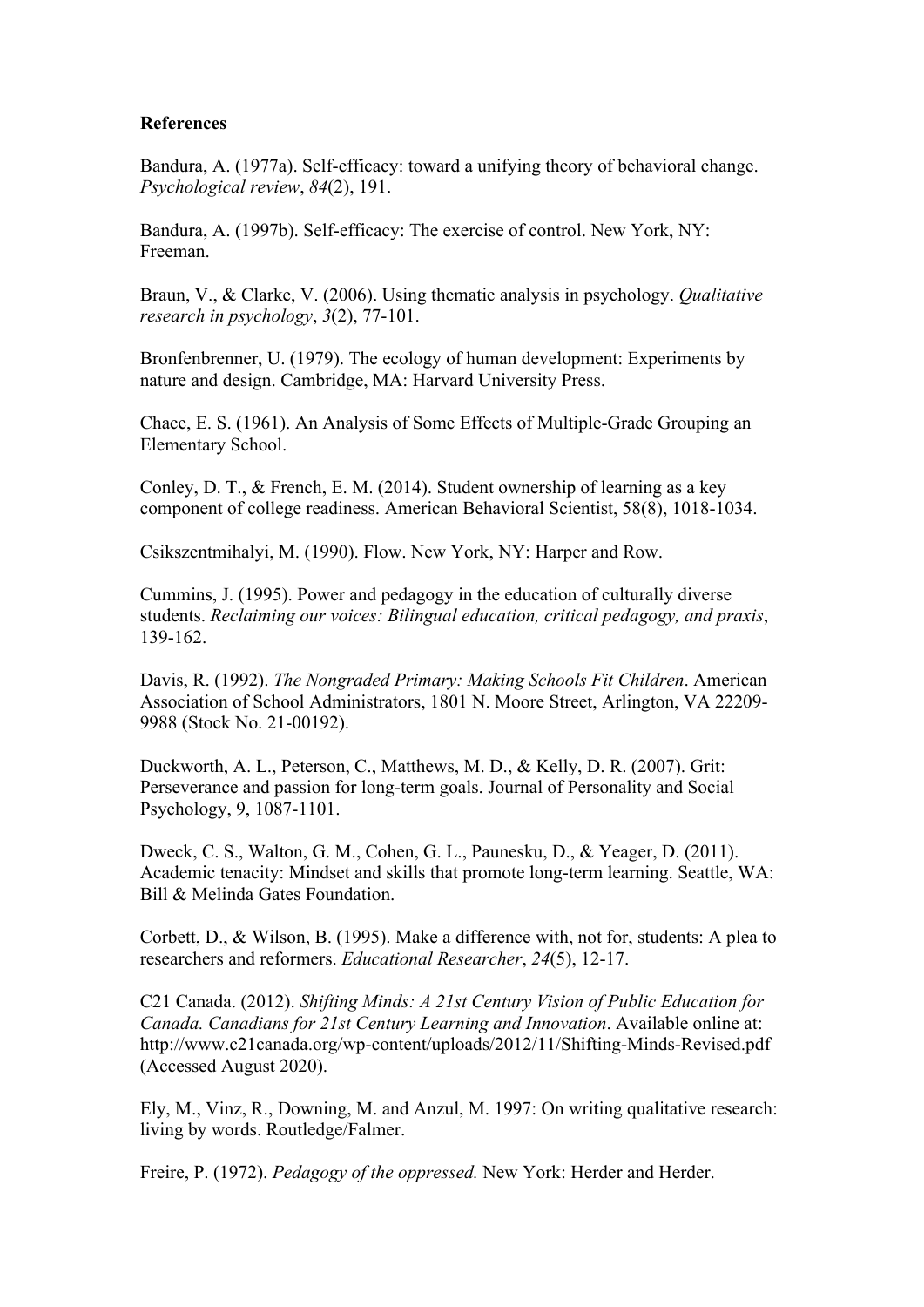Friesen, S., & Jardine, D. (2009). 21st century learning and learners. *Prepared for Western and Northern Canadian Curriculum Protocol by Galileo Educational Network*.

Friesen, S. (2010). Student engagement, equity, and the culture of schooling. In *Paper presentado en el Canada-United States Colloquium on Achieving Equity Through Innovation. Toronto. Recuperado de http://cea-ace. s3. amazonaws. com/media/CEA-2010-Colloquium-Friesen. pdf*.

Hallion, A. M. (1994). Strategies for Developing Multi-Age Classrooms.

Homsy, M., & Savard, S. (2018). *Décrochage scolaire au Québec: dix ans de surplace, malgré les efforts de financement*. IDQ, Institut du Québec.

Kong, S. C. (2019). Partnership among schools in e-Learning implementation: Implications on elements for sustainable development. *Journal of Educational Technology & Society*, *22*(1), 28-43.

Organisation for Economic Co-operation and Development (OECD). (2018). The future of education and skills: Education 2030. *OECD*.

Oxford, R., & Shearin, J. (1994). Language learning motivation: Expanding the theoretical framework. *The modern language journal*, *78*(1), 12-28.

Malone, H. J. (2020). Community schools: bridging educational change through partnerships. *Journal of Educational Change*, 1-11.

McQuillan, P. J. (2005). Possibilities and pitfalls: A comparative analysis of student empowerment. *American Educational Research Journal*, *42*(4), 639-670.

Patton, M. Q. (1990). *Qualitative evaluation and research methods*. SAGE Publications, Inc.

Ramsden, S., Richardson, F. M., Josse, G., Thomas, M. S. C., Ellis, C., Shakeshaft, C., . . . Price, C. L. (2011). Verbal and non-verbal intelligence changes in the teenage brain. Nature, 479, 113-116.

Richardson, M., Abraham, C., & Bond, R. (2012). Psychological correlates of university students' academic performance: A systematic review and meta-analysis. Psychological Bulletin, 138, 353-387.

Scharle, A., & Szabo, A. (2007). *Learner autonomy: A guide to developing learner responsibility*. Ernst Klett Sprachen.

Vrugt, A., & Oort, F. J. (2008). Metacognition, achievement goals, study strategies, and academic achievement: Pathways to achievement. Metacognition Learning, 30, 123-146.